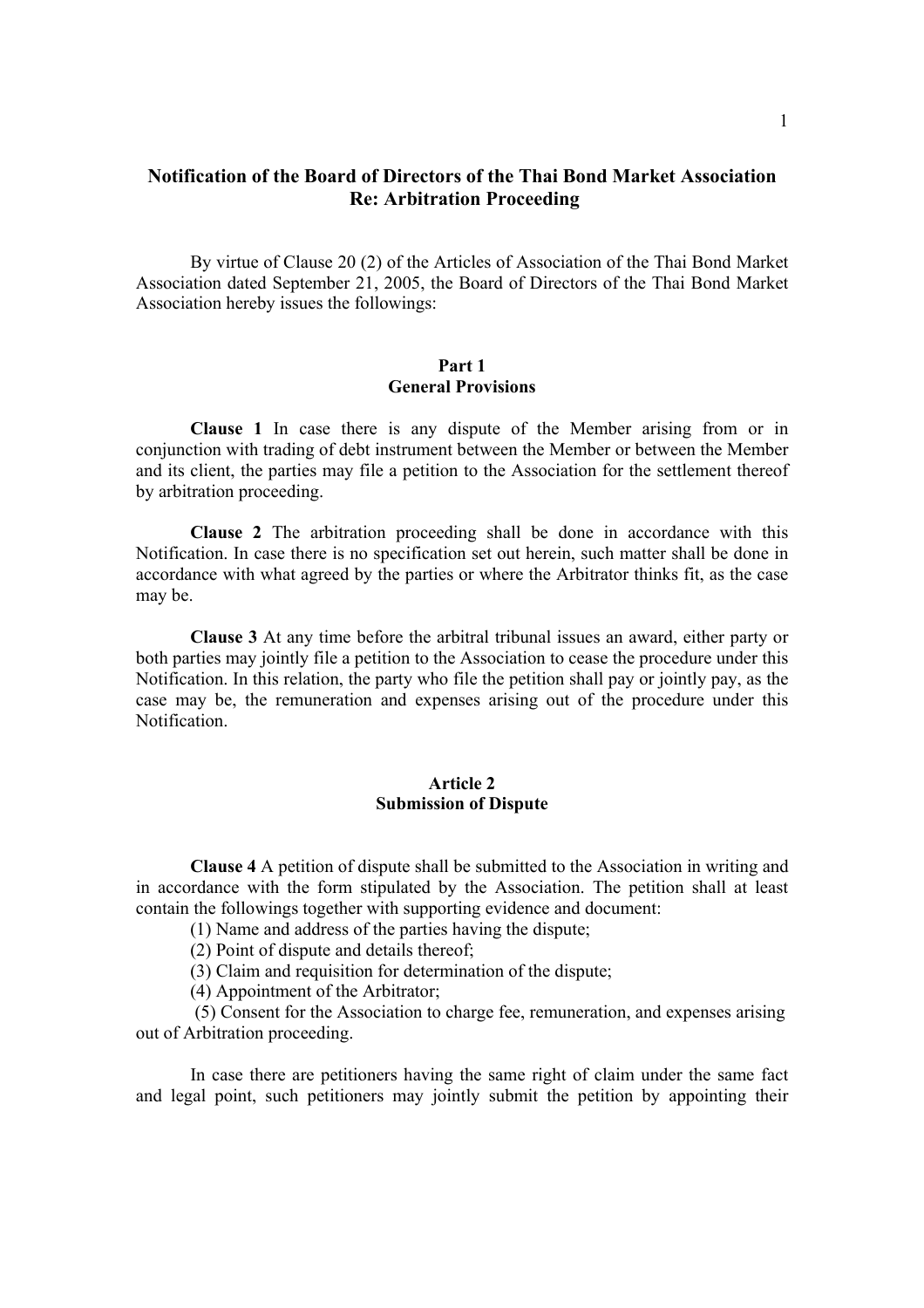representative in writing for performing any action of arbitration proceeding on behalf of all of them. Such appointment shall be submitted together with the petition.

 **Clause 5** Upon the Association has received and inspected the petition:

 (1) In case the Association is of the opinion that the submitted petition is uncompleted or unclear, the Association shall order the petitioner to correct it within 30 days from the date of receipt of the Association's order or the date the petitioner should have received the same. If the petitioner fails to comply with such order within the stipulated period of time, it shall be deemed that the petitioner does not prefer to take further arbitration proceeding. In this relation, the Association shall cease the proceeding.

 (2) In case where the petition is made in accordance with Clause 4, the Association shall forward copy thereof together with supporting evidence and documents to the other party for objection.

 **Clause 6** Upon receipt of copy of the petition together with supporting evidence and documents, such party shall submit the letter of acceptance for starting the arbitration proceeding and a letter of appointment of arbitrator including a letter of consent. The Association shall ask for remuneration and expenses arising out of the Arbitration Proceeding including an objection to the dispute (if any).

 The aforementioned documents shall be submitted to the Association within 30 days from the date of receipt of copy of the petition together with supporting evidence and documents. If the party fails to submit the documents mentioned in paragraph one or fails to submit the same completely within the stipulated period of time, the Association shall terminate the proceeding for such matter.

#### **Article 3 Dispute Mediation**

 **Clause 7** Either party may express his intention in writing to the Association so that one of the Arbitrators of the Association shall act as a mediator for the existing dispute prior to the arbitration proceeding to be proceeded by Arbitral tribunal. In this relation, the Association shall notify the other party of such intention.

 The other party is required to response to such notification in writing within 15 days from the date of receipt of such notification whether he agrees with the proposed mediation. In case there is no response in writing from such party within such period of time, it shall be deemed that he disagree with the proposed mediation and the Association shall take further arbitration Proceeding.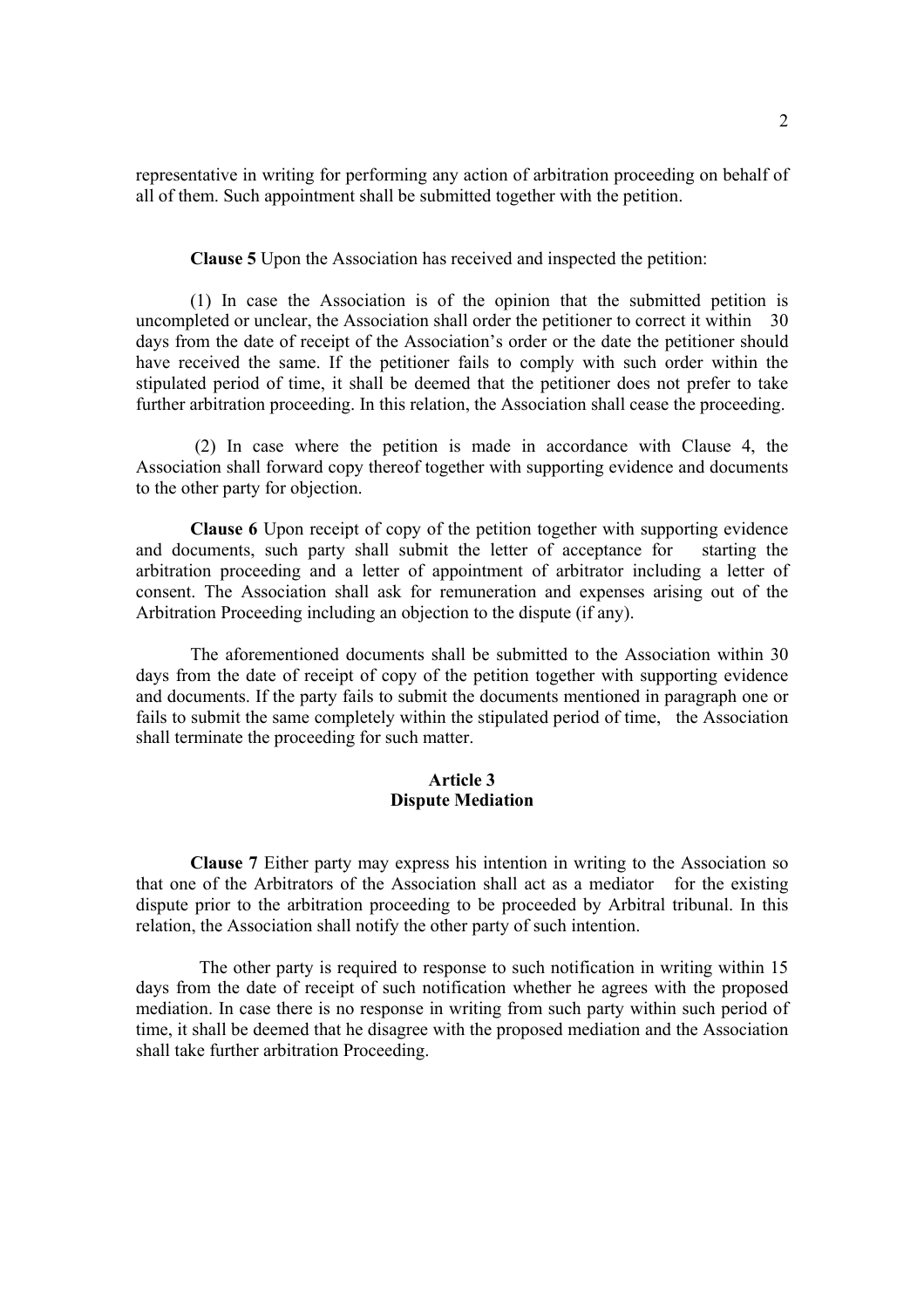**Clause 8** During the mediation, the Association shall suspend the arbitration proceeding. In case the mediation is concluded, the parties shall enter into a compromise agreement and sign therein.

 In case the mediation can't be concluded regardless whether failure of the parties to reach a conclusion or the association is of the opinion that it's useless to keep on mediating the dispute, the parties shall notify the Association of their intention not to keep on mediating or notifying the Association to cease the mediation, as the case may be. In this relation, the parties shall enter into the arbitration proceeding.

# **Article 4 Appointment of Arbitrator(s)**

 **Clause 9** In the arbitration proceeding, there shall be an arbitral tribunal consists of three arbitrators to determine the dispute. The arbitral tribunal consists of the person appointed by the Board as a Chairman of the Arbitrators. Each of the parties shall also appoint one Arbitrator. Managing director or the Association's employee assigned by the manager shall act as a secretary to the arbitral tribunal.

 The Association shall prepare names list of Arbitrators as approved by the Board. The Board shall also appoint one of the Arbitrators under such list as Chairman of the arbitral tribunal under each dispute.

 **Clause 10** The person being appointed as an arbitrator shall disclose any circumstances likely to give rise to justifiable doubts as to his impartiality or independence.

The party may challenge an arbitrator if there is circumstance that give rise to justifiable doubts as to his or her impartiality or independence by submitting the letter of challenge together with the ground thereto to the Association within fifteen days from the date he knows or ought to have known of such ground. However, the challenge shall be done prior to the last date of arbitration proceeding.

In case the Arbitrator who is being challenged doesn't quit from being the arbitrator or the other party disagrees with such challenge, the arbitral tribunal shall determine such challenge. The challenge shall not suspend the arbitration proceeding. The Arbitral tribunal or the arbitrator so challenged still has the power to keep on the proceeding until the date the challenge is determined. In this relation, the Arbitral tribunal shall determine the challenge prior to determining of the award. The determination of the challenge shall be done within 30 days from the date the challenge was submitted under paragraph two.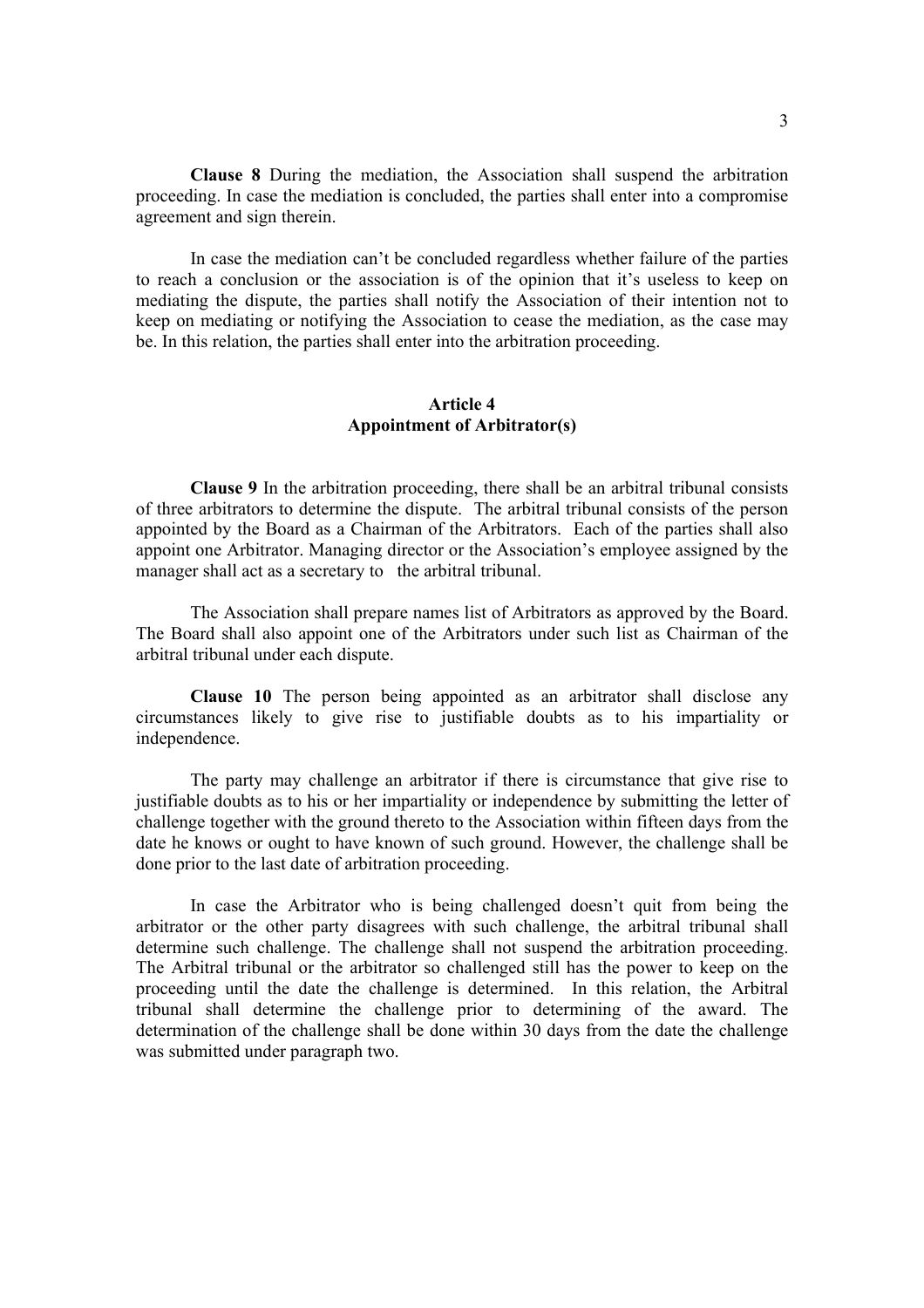**Clause 11** In case an arbitrator vacates, resigns, dies, or unable to perform his duty due to whatsoever reason during the arbitration proceeding, a new arbitrator shall be appointed to replace such vacant arbitrator under the same procedure of the vacant arbitrator.

# **Article 5 Arbitration Proceeding**

**Clause 12** The arbitral tribunal shall cause all of the parties to sign an arbitration contract which aims to settle an existing dispute. The contract shall also be stated that the parties agree to comply with the obligations therein.

**Clause 13** The party may appoint his representative or any person to render his assistance in the arbitration proceeding. Such appointment shall be made by in writing and notifying the Association of name and address or his representative or appointed person.

 **Clause 14** The meeting of the arbitral tribunal shall consist of the arbitrators not less than a half of all of the arbitrators to form a quorum. The meeting can be held at the place and time as the Arbitral tribunal thinks fit.

 **Clause 15** At the arbitration proceeding by the arbitral tribunal, the parties shall be treated with equality, and each party shall be given a full opportunity of taking evidences and presenting his allegation/defense in accordance with the circumstances of the dispute. In case there is no any other evidence to be taken, the arbitrator shall terminate the proceeding.

### **Article 6 Award**

 **Clause 16** If, during the arbitration proceeding, the parties agree to settle the dispute, the arbitral tribunal shall terminate the proceeding. If the parties make a request and the arbitral tribunal considers that such settlement is not against the law, the arbitral tribunal shall make an award accordingly and it shall be deemed that the arbitration proceeding is terminated.

 **Clause 17** An award shall be made in writing and signed by the arbitral tribunal together with the date/month/year and the place where the award is made. The award shall also state clearly the reasons upon which it is based. However, it shall not prescribe or decide any matter beyond the scope of the arbitration contract or the request of the parties except where it is the award made in accordance with the agreed settlement under Clause 16, or it is the fixing of fee and cost of arbitration or the remuneration for the arbitrators.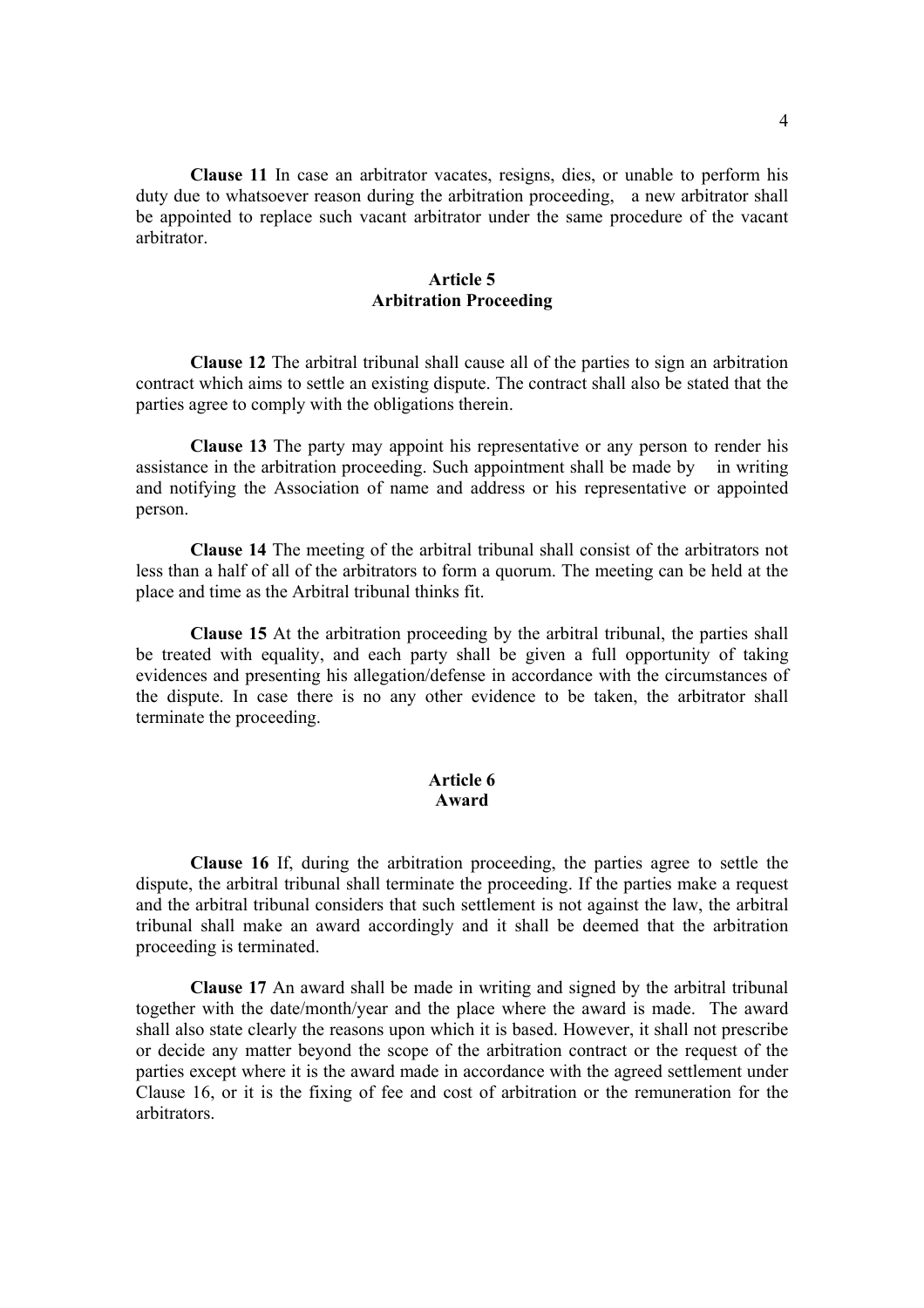**Clause 18** An award shall be made within 180 days from the date of appointment of the last arbitrator.

 Unless otherwise agreed by the parties in term of the period of time for making an award as mentioned in paragraph one, the parties may agree to extend such period of time. In case the parties fail to reach a conclusion thereof, the arbitral tribunal shall decide make a final thereof.

**Clause 19** After the award is made, the arbitral tribunal shall send copy of the award to all of the parties and the Board. In this relation, the Board may consider to disclose the award to other members without disclosing names of the parties unless the parties give consents to do so.

**Clause 20** In case an award contains an insignificant error or mistake, the arbitral tribunal when it thinks fit or upon the request of either party, the arbitral tribunal shall correct such error or mistake.

### **Article 7 Arbitrator's Remuneration and Other Expenses**

 **Clause 21** The parties shall pay arbitration fees and Arbitrator's remuneration as follows:

 (1) Arbitration Fee at the rate of 1% of the amount of the claim but not exceeding 10,000 baht

(2) Arbitrator's remuneration shall be in accordance with the amount of the claim as follows:

 The amount of the claim which is not exceeding 500,000 baht, Arbitrator's remuneration shall be at the rate of 2.5% of such amount but not less than 10,000 baht.

 The amount of the claim at 500,001 baht – 1,000,000 baht, Arbitrator's remuneration shall be at the rate of 2.0% of such amount but not less than 12,500 baht.

 The amount of the claim at 1,000,001 baht – 5,000,000 baht, Arbitrator's remuneration shall be at the rate of 1.5% of such amount but not less than 20,000 baht.

The amount of the claim at  $5,000,001$  baht –  $10,000,000$  baht, Arbitrator's remuneration shall be at the rate of 1.0% of such amount but not less than 75,000 baht.

The amount of the claim at  $10,000,001$  baht –  $50,000,000$  baht, Arbitrator's remuneration shall be at the rate of 0.5% of such amount but not less than 100,000 baht.